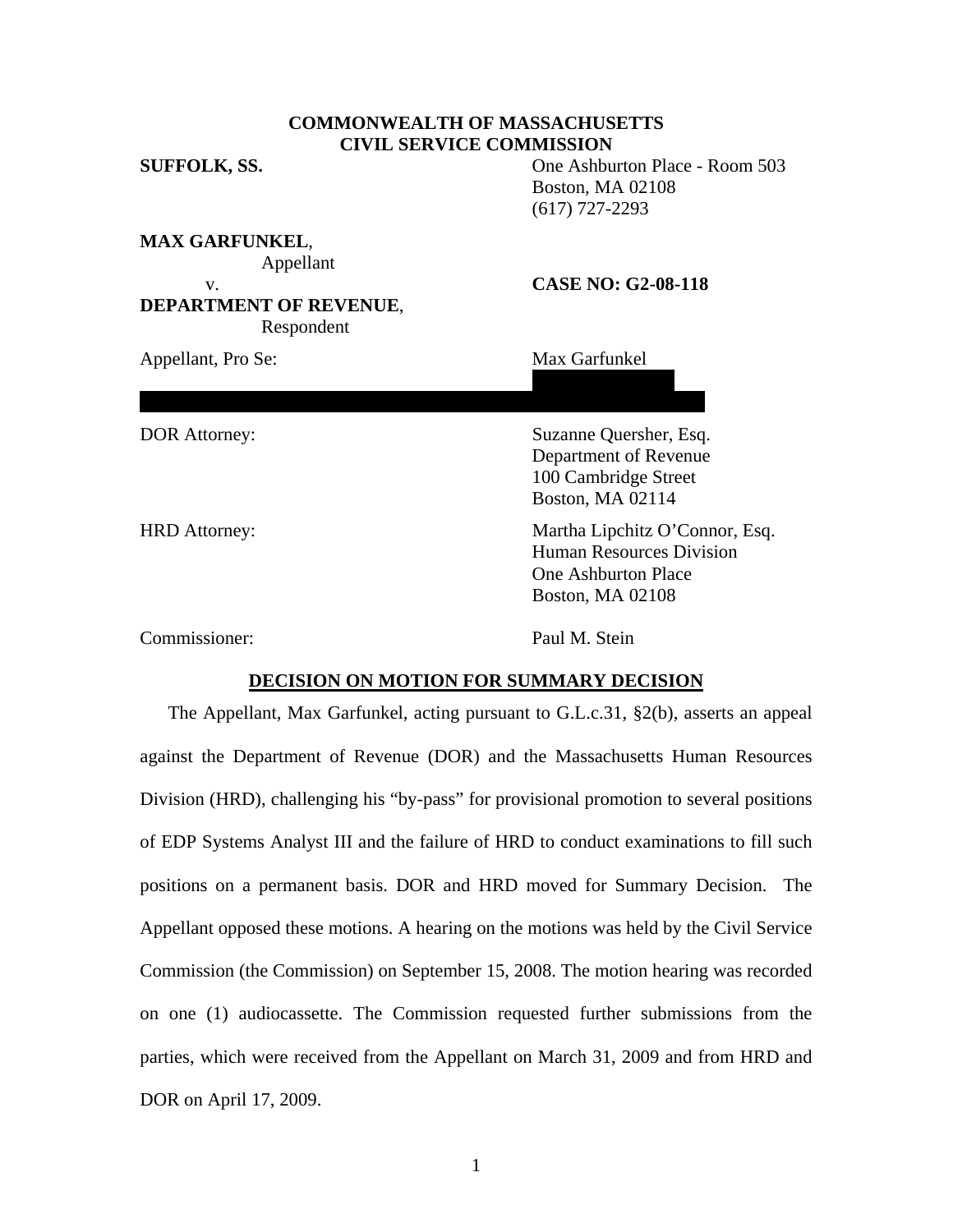### **FINDINGS OF FACT**

 Giving appropriate weight to the documents submitted by the parties, and the argument presented by the Appellant, DOR and HRD, and inferences reasonably drawn from the evidence, I find the following material facts to be undisputed:

#### Appellant's Background

1. The Appellant, Max Garfunkel, has been a DOR employee for more than twenty

years. He has civil service permanency in the title of Tax Examiner II and currently holds

a provisional appointment as a Tax Examiner III. (*Claim of Appeal; HRD Motion; DOR* 

*Motion*)

2. Mr. Garfunkel holds as B.S. degree from Boston University School of Communications with a Major in Broadcasting and Film and a Minor in Computer

Programming. His resume summarizes his work experience as follows:

10/06 to present: Department of Revenue, Tax Examiner III. I am currently in the Bureau of Desk Audit, Business Tax/Voluntary Disclosure Unit. Duties have included cases of all tax types. I am experienced with Mirrors, E-File and Infoimaging systems and have had training and experience with Audit Workbenck/DiscoverTax.

1/94 to 10/06: Department of Revenue, Tax Examiner II. Duties included abatement/ amended returns, written and telephone inquiries, Masstax accounts management and desk audits.

1/88 to 1/94: Commonwealth of Massachusetts, Department of Revenue. Tax Examiner I. Duties included face to face written, and telephone taxpayer inquiries. 2 years specializing in Corporate Excise tax.

9/86 to 12/87: Internal Revenue Service, Automated Collections System. Collections Representative. Telephone contact with taxpayers.

11/83 to 9/86: Internal Revenue Service, Taxpayer Service Division, Seasonal Taxpayer Service Representative.

1/88 to present. While at DOR I have received many hours of training in tax issues, writing, computer tech, and other job related topics.

11/83 to 12/87. While at IRS I received over 500 hours of training in federal taxes and related issues.

(*Claim of Appeal; HRD Motion; DOR Motion*)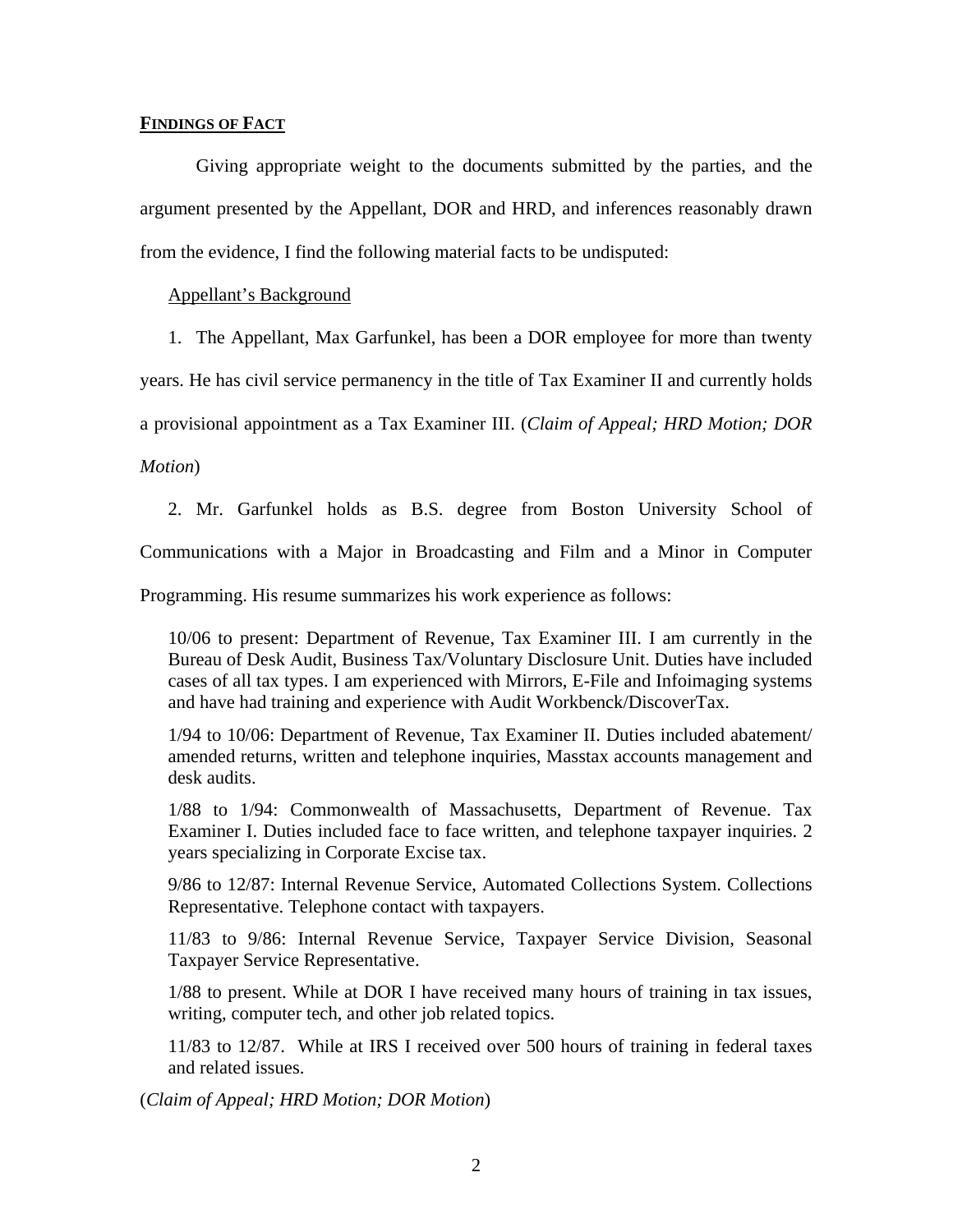3. The Classification Specification for the Tax Examiner Series (Tax Examiner I through Tax Examiner VIII) was approved by the Department of Personnel Administration (now HRD) on July 1, 1987. The provisional appointment held by Mr. Garfunkel as Tax Examiner III is the third-level professional job in this series. The next higher title in the series is Tax Examiner IV, which is the first-level supervisory job in the series. (*HRD Motion*)

4. Neither Mr. Garfunkel nor DOR provided copies of Form 30s covering any of the positions in the Tax Examiner Series. According to the Classification Specification, the incumbents in the Tax Examiner Series "review and examine tax returns and records for accuracy and compliance with applicable laws, rules and regulations, audit corporations and other business establishments to determine tax liability; evaluate applications for tax abatements and determine tax assessments; provide technical assistance to others; and perform related work as required. The basic purposed of this work is to examine tax returns and financial records to determine tax liability and to ensure compliance with applicable tax laws, rules and regulations." Tax Examiners must possess education, training and experience in the field of accounting, business administration or business management. (*HRD Motion*)

#### EDP Systems Analyst Job Postings

5. In 2007, the DOR decided to make appointments to fill several open positions in the title of EDP Systems Analyst III within the Audit-Bureau of Desk Audit. The title of EDP System Analyst III is a second-level supervisory job in the EDP System Analyst Series. (*DOR Motion; HRD Motion)*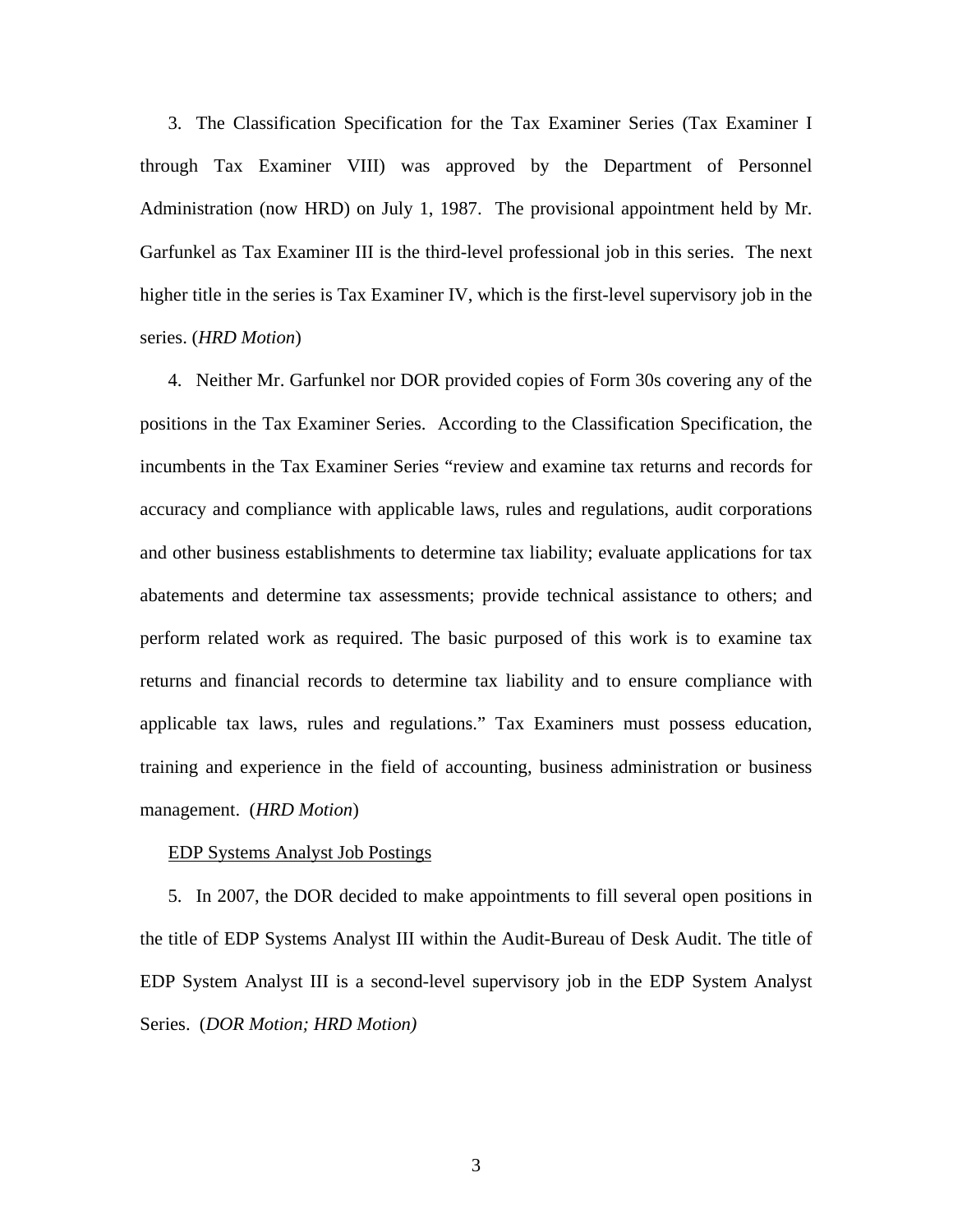6. The Classification Specification for the EDP Systems Analyst Series was approved by the Department of Personnel Administration (now HRD) on July 1, 1987. No civil service examination for these titles has been conducted since that date and any eligible list for the position of EDP System Analyst III has long expired. (*DOR Motion; HRD Motion)*

7. The Classification Specification for the EDP Systems Analyst Series describes the work performed by incumbents of positions in the series to "analyze procedures and problems to refine data and convert it to programmable form for electronic data processing; confer with users to ascertain specific output requirements, such as types of breakouts, degree of data summarization, and format for management reports; and perform related work as required. The basic purpose of this work is to develop computer applications by which subject-matter processes can be organized." EDP Systems Analysts must possess education, training and experience in the fields of electronic data processing, computer programming, or computer or information science. (*HRD Motion)*

8. An EDP Systems Analyst III is responsible for direct supervision of 1-10 personnel and indirect (i.e., through an intermediate level supervisor) of 1-10 personnel. (*HRD Motion)*

9. The minimum entrance requirements for appointment to the title of EDP Systems Analyst III are "(A) four years of full-time, or equivalent part-time, professional experience in electronic data processing, of which (B) at least two years must have been in work in which the major duties included computer systems analysis". An academic degree or diploma with a major in data processing or computer or information science, or completion of a program in computer programming from a recognized business or

4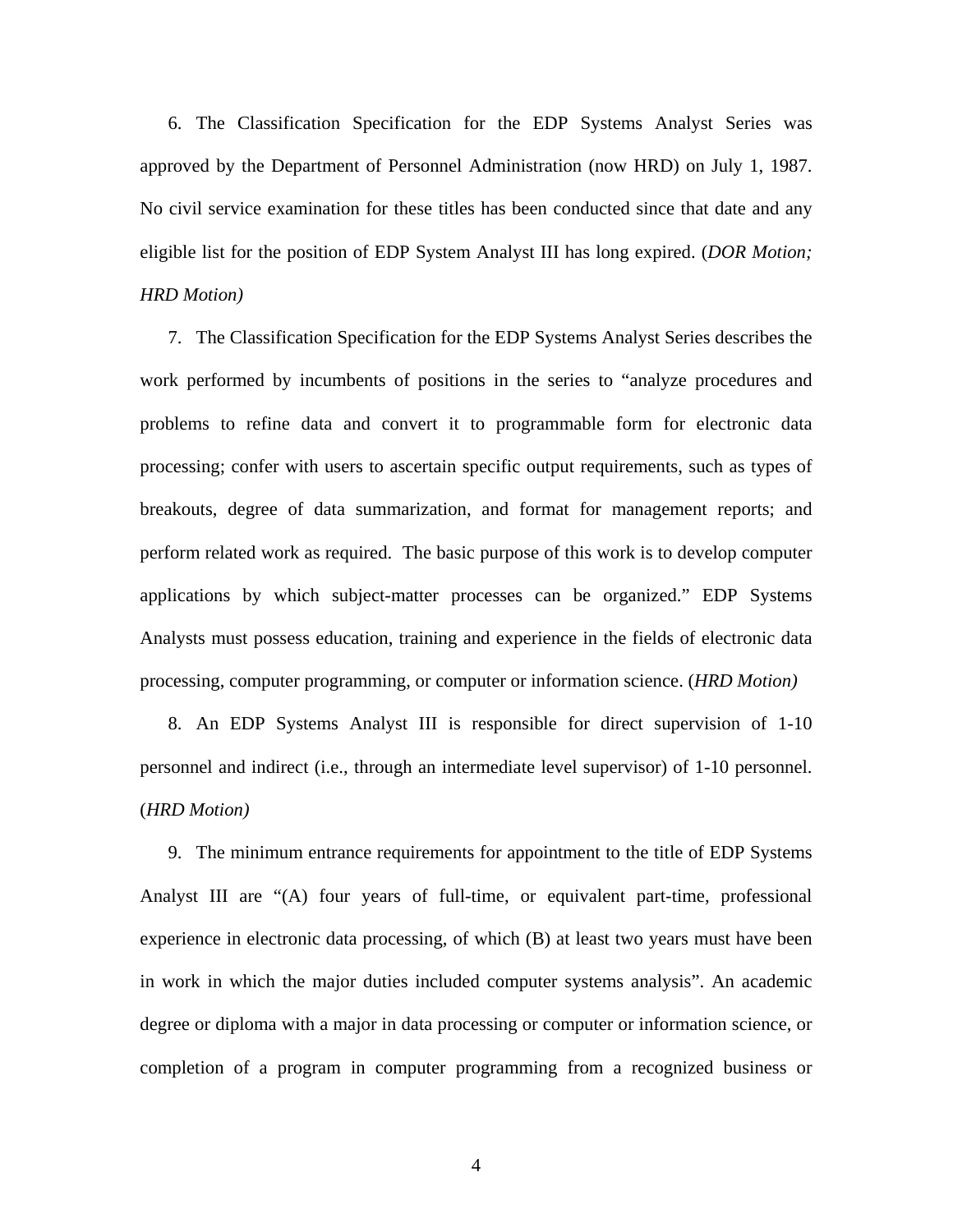vocational/technical school, may be substituted for up to two years of experience in category (A). (*HRD Motion)*

10. In the absence of an eligible list, DOR received approval from HRD to make provisional promotions to the EDP System Analyst III positions. It appears that three positions were posted as Announcement #8-AUD-010R in July 2007 and a fourth position was posted as Announcement #08-AUD-016. DOR posted the positions on Commonwealth Employment Website, and interviewed the candidates through two managers who asked the same prepared questions for each candidate. (*DOR Motion*)

11. Mr. Garfunkel applied for the posted positions of EDP Systems Analyst III and was interviewed. (*DOR Motion*)

12. On October 25, 2007, DOR wrote to Mr. Garfunkel notifying him that he was not selected for any of the three positions posted in Announcement #08-AUD-010R. (*Claim of Appeal; HRD Motion; DOR Motion*)

13. The three persons selected for appointment to these positions as EDP Systems Analyst III were Zlatan Catic, Joan Hallisey and Alex Ravanis, all of whom are provisional employees performing at a "Meets" level as Tax Examiner IIs in the DOR's Taxpayer Services Division, Customer Services Bureau. (*DOR Motion; DOR Argument*)

14. In November or December 2007, DOR decided to fill the fourth position, also with someone other than Mr. Garfunkel. Due to an unexplained glitch, Mr. Garfunkel was not properly notified of his non-selection for the fourth position, and the appointment of Iwona Joncyk to fill that position, until September 2008. (*DOR Supplemental Letter 9/10/08; Appellant's Argument*)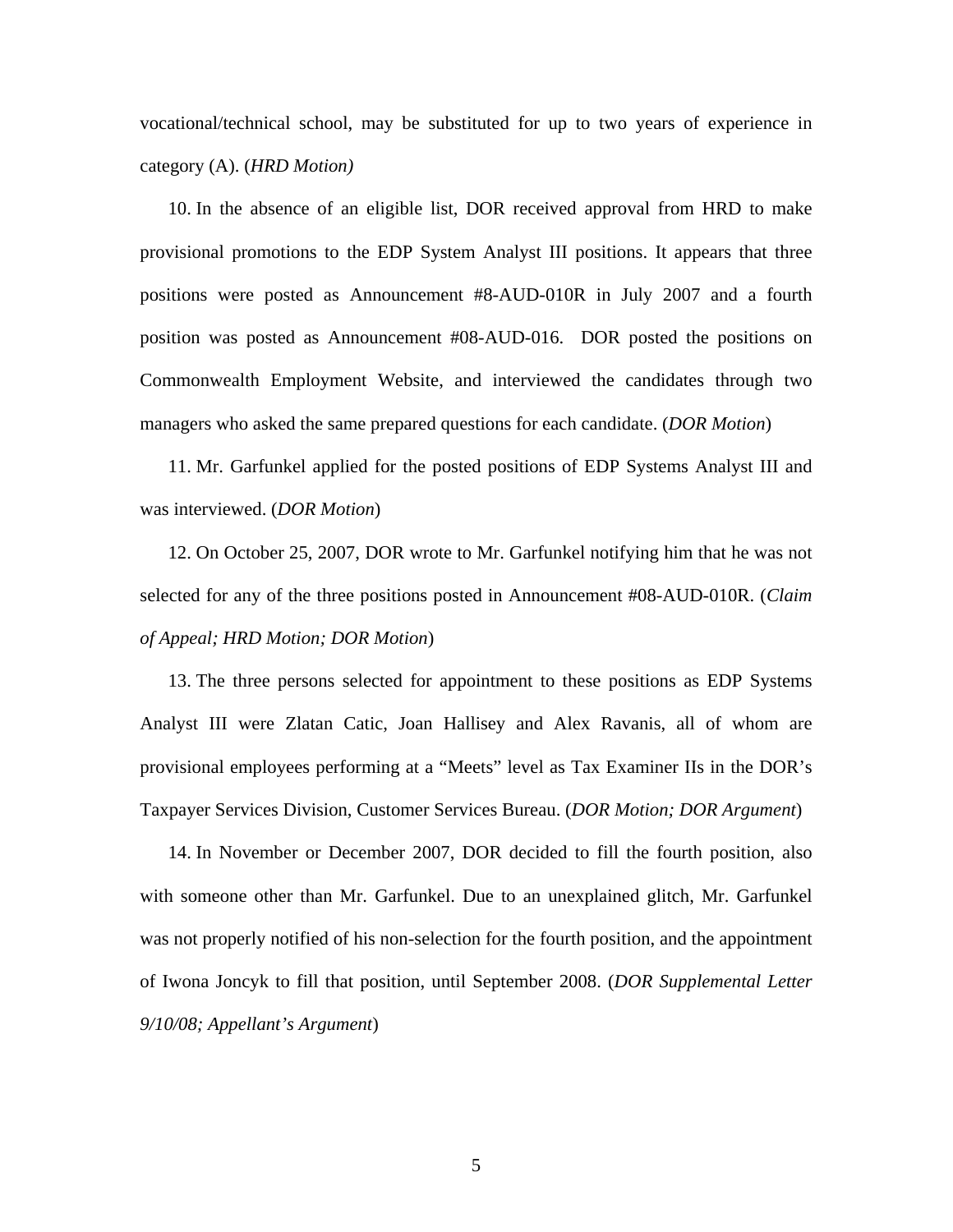15. On December 18, 2007, Mr. Garfunkel appealed to the Commission challenging the DOR's "bypass" of him for the three appointments of which he had been notified. He withdrew this appeal on January 25, 2008. (*CSC Docket No. G2-07-430; Appellant's Argument*)

16. On May 14, 2008, Mr. Garfunkel filed his present appeal, again challenging the DOR's "bypass" of him for "3 or 4" positions as well as complaining about the failure of HRD to conduct examinations for the positions. (*Claim of Appeal)*

#### Qualifications of the Appointed Candidates

1

17. DOR's October 25, 2007 notification to Mr. Garfunkel of his non-selection over the initial three appointees – Zlatan Catic, Joan Hallisey and Alex Ravanis - checked off the following reasons: "The applicants have been selected because he/she has been deemed to be more qualified that you by virtue of . . . better able to perform the job due to . . . more experience in the same or related work." The non-selection form made provision for checking "Interview", Education", "More Seniority" and "Other", but DOR did not check any of these reasons. (*Claim of Appeal; HRD Motion; DOR Motion*)

18. The notification received by Mr. Garfunkel regarding the fourth position stated that the selected candidate – Iwona Jonczyk - was "Better able to perform the job due to . . . More experience in the same or related work", "Demonstrated competence in the same or related work" and "Education and training (directly related to the duties of the vacant position), including Licenses and Registration." (*DOR Letter 9/10/08*)

[1](#page-5-0)9. In response to Mr. Garfunkel's information request to  $DOR<sub>1</sub><sup>1</sup>$  which included a request for the "qualifications and resumes" of the four candidates selected for the

<span id="page-5-0"></span><sup>&</sup>lt;sup>1</sup> Mr. Garfunkel's request was made and treated by DOR as a FOIA request under G.L.c.66, §10, rather than a discovery request under Commission Rules, 801 CMR 1.00 et seq.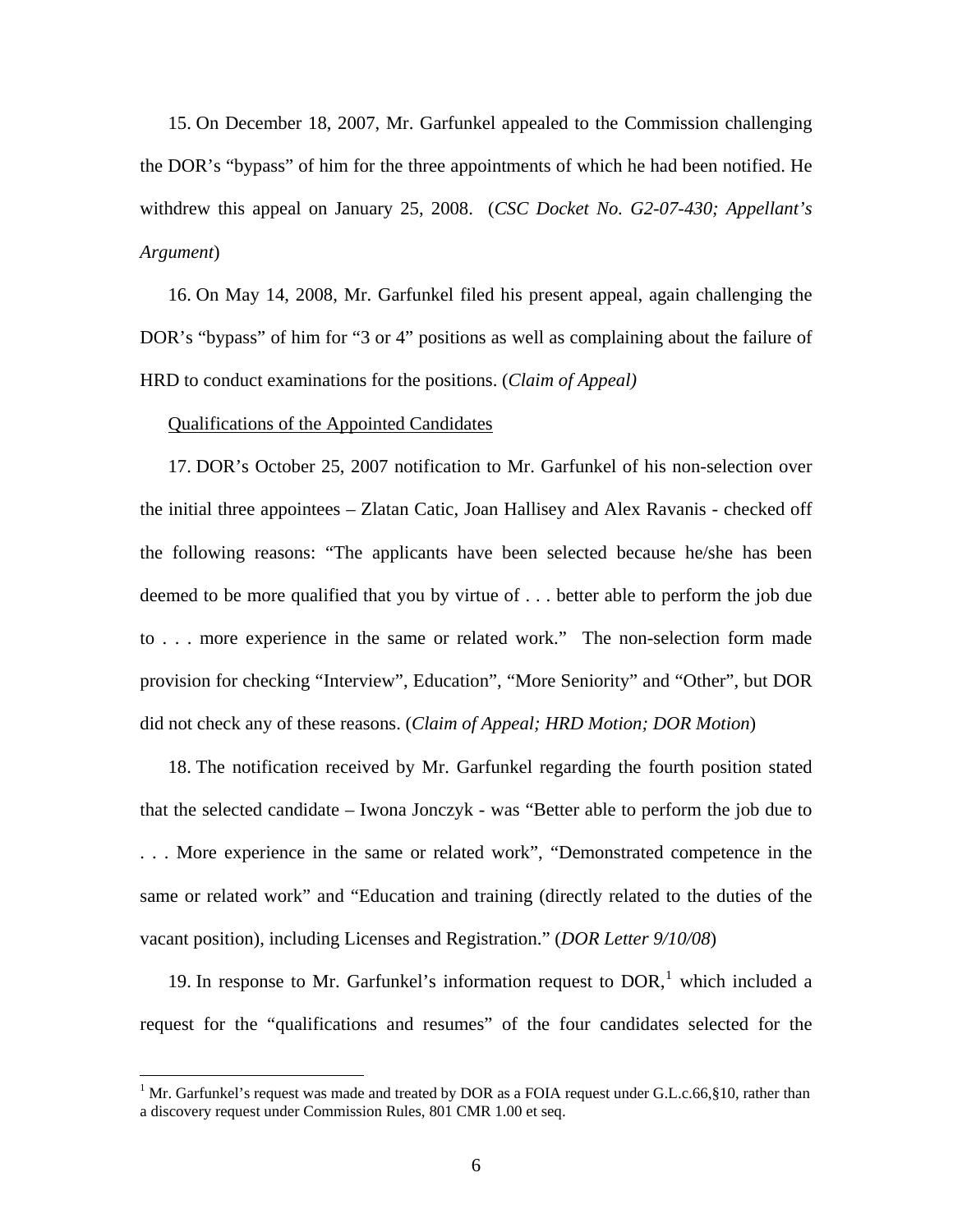positions of EDP Systems Analyst III, as well as the qualifications of any other DOR

hires in to the titles of EDP System Analyst I, II, and III since 2003, he DOR stated the

following:

Personnel information, such as resumes and other evaluative information, are exempt from the definition of public records . . . and are not subject to disclosure under the Public Records Law (G.L. c.66, ,§10).

However relevant degrees and certifications listed on the resumes of the successful applicants may be disclosed. For this reason, I can inform you that Joan Hallisey has completed courses in Computer Concepts, COBOL I and System Analysis and Design.

Alex Ravanis has completed courses in Win95/98/NT2000, ME, XP, AS400, Office 98/2000, Lotus CC:Mail, Outlook Mail, MS Exchange, Visio, Adobe suite, Network Connectivity (wiring patch panel) TCP/IP, Heat Database, McAFee/Norton Virus Protection(s), Unix, Novell, Televantage Phone software, Ghost, Palm Pilots, Blackberry Devices, Network Printers, Scanner, Masstax, Mirror, PC Service and Support and Computer Operation.

Finally, Zlatan Catic has a Bachelor's Degree in Business Administration and an Associates Degree in Computer Science.

Sheryl Calandra as completed courses in Masstax, Expanded Masstax, Masstax Payment Application, COMETS, Mirror, Trustee Tax, CIB Overview, Windows 95, Microsoft Office, Web Update, Technology Overview, and Windows 2000. Iwona Jonczyk has completed courses in MMARS Warehouse Information Training and received a Certificate of Crystal Report Design and Development.. Finnalyy Yaniry Gil-Torres has received A+ PC technician certification, and has completed courses in NETWORK Plus, HTML Web Design, and Oracle 8i/9i PL/.SQL/Project Management.

(DOR FOIA Response dated 6/19/08)

20. Mr. Garfunkel apparently also asked for additional information, including the

"interview notes" and "materials" reviewed by DOR in the selection process, to which

DOR declined to respond. (*Appellant's FOIA E-mail 8/19/08; Appellant's Argument*)

Civil Service Examination Status

21. HRD outlines the history of the effort that has been made during the past ten

years, which is well–known to the Commission, to establish a process for implementing a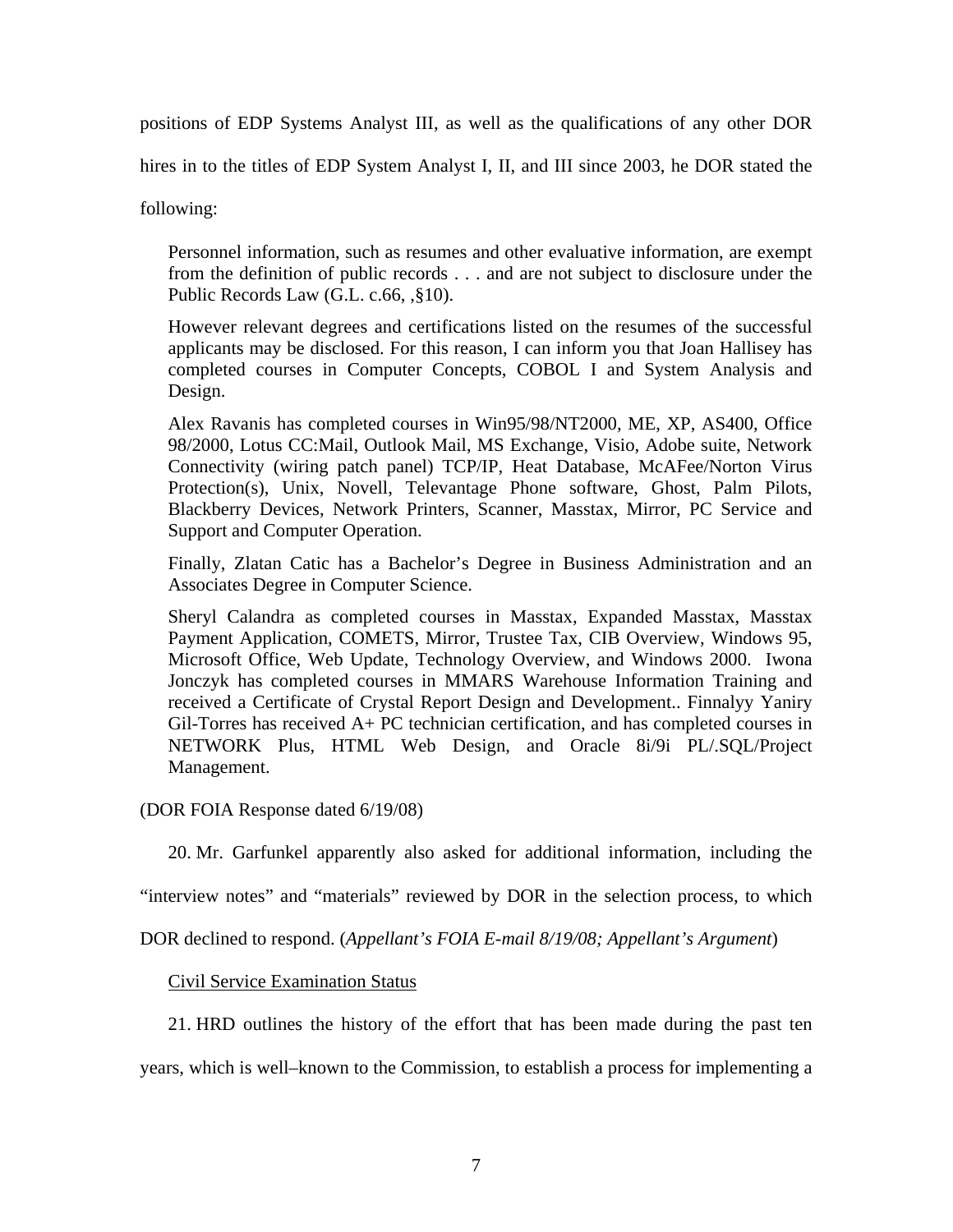procedure that would revive the practice of conducting regular testing for civil service positions so as to "qualify the current provisional employees into their positions" and "to ensure that no provisional appointments are made in the future". The Commission takes administrative notice of this effort and the fact that the major reason this effort has fallen short is the absence of the necessary funding from the General Court for several years. (*HRD Motion*) 2

#### **CONCLUSION**

 $\overline{a}$ 

#### Timeliness

G.L.c.31, §2(b) provides no specific limitations period for taking an appeal from the "action" or "inaction" of HRD. The Commission, by administrative rule, has established a 60-day period for taking an appeal from the approval by HRD of a "bypass" under Section 2(b). In the absence of a time specified by statute or rule, a claim of appeal is required to be filed within 30 days after "Agency notice of action is sent to a party." appellant. 801 C.M.R. 0101(6)(b)

Mr. Garfunkel filed his appeal as a Section 2(b) bypass appeal from "decision, action or inaction" of HRD, using the Commission's prescribed Section 2(b) appeal form. HRD and DOR, however, both contend that there is "no bypass". HRD has never sent "notice of action" to Mr. Garfunkel. The main thrust of Mr. Garfunkel's appeal appears to be the allegedly unlawful continuing "inaction" of HRD and DOR in permitting the promotion of provisional employees without having taking steps, before or since, to comply with

 $2$  The Commission acknowledges that the General Court did appropriate funds in the current FY09 budget for the "Continuing Testing" program, and this line item (1750-0111) was zeroed out as part of the recent "9C" cuts required by the expected budget shortfall. No budget cuts are without consequences. The Commission remains concerned that the "provisional" employee problem persists, it will continue to engender disputes within the ranks of public employees such as presented in this appeal, and the conundrum will become more difficult to resolve every year that funding for the "Continuous Testing Program" is sacrificed to other choices.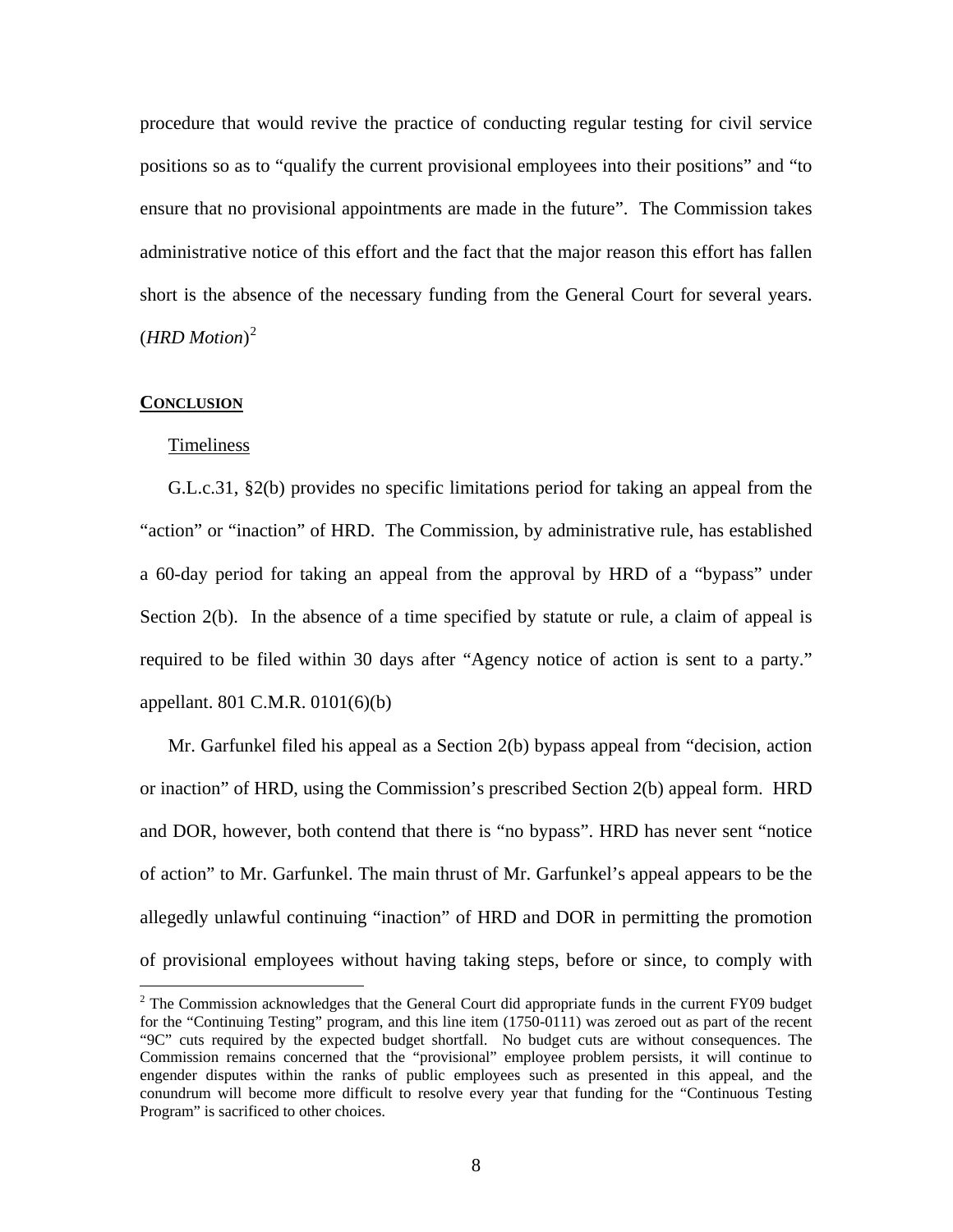alleged statutory obligations in making such appointments and the failure of HRD to conduct any examination that would enable DOR to make permanent appointments the position of EDP Systems Analyst III. Moreover, Mr. Garfunkel's original 2007 appeal, although withdrawn, was clearly filed within 60 days of DOR's initial notice to him; the Commission could entertain a reinstatement of that appeal if it had been withdrawn under a mistaken impression that the present appeal would not be challenged as untimely or, alternatively, although the present appeal may have been premature as to the fourth appointment when originally filed, the Commission could also entertain a motion to amend this appeal to include that appointment. See 801 C.M.R.  $1.01(6)$  & (7). Thus, for all of the reasons above, the Commission decides that Mr. Garfunkel has not been dilatory in seeing an adjudication of his claim and the present appeal should not be dismissed as untimely.

# Standing

HRD correctly asserts that if Mr. Garfunkel were unqualified to be appointed to the position of EDP Systems Analyst III, he would have no standing to contest either the action of DOR in failing to provisionally appoint him to the position or the failure of HRD to conduct an examination for which he would have been ineligible to sit. See PAR.06(d). The Commission, however, is unable to decide the question of standing on the present record because additional evidence is required to determine the question of Mr. Garfunkel's qualifications, and, therefore, his standing to appeal.

While it appears that Mr. Garfunkel's work experience and education may not fit the exact qualifications as described in the Classification Specification for EDP Systems Analyst, neither does the information in this record about the work experience and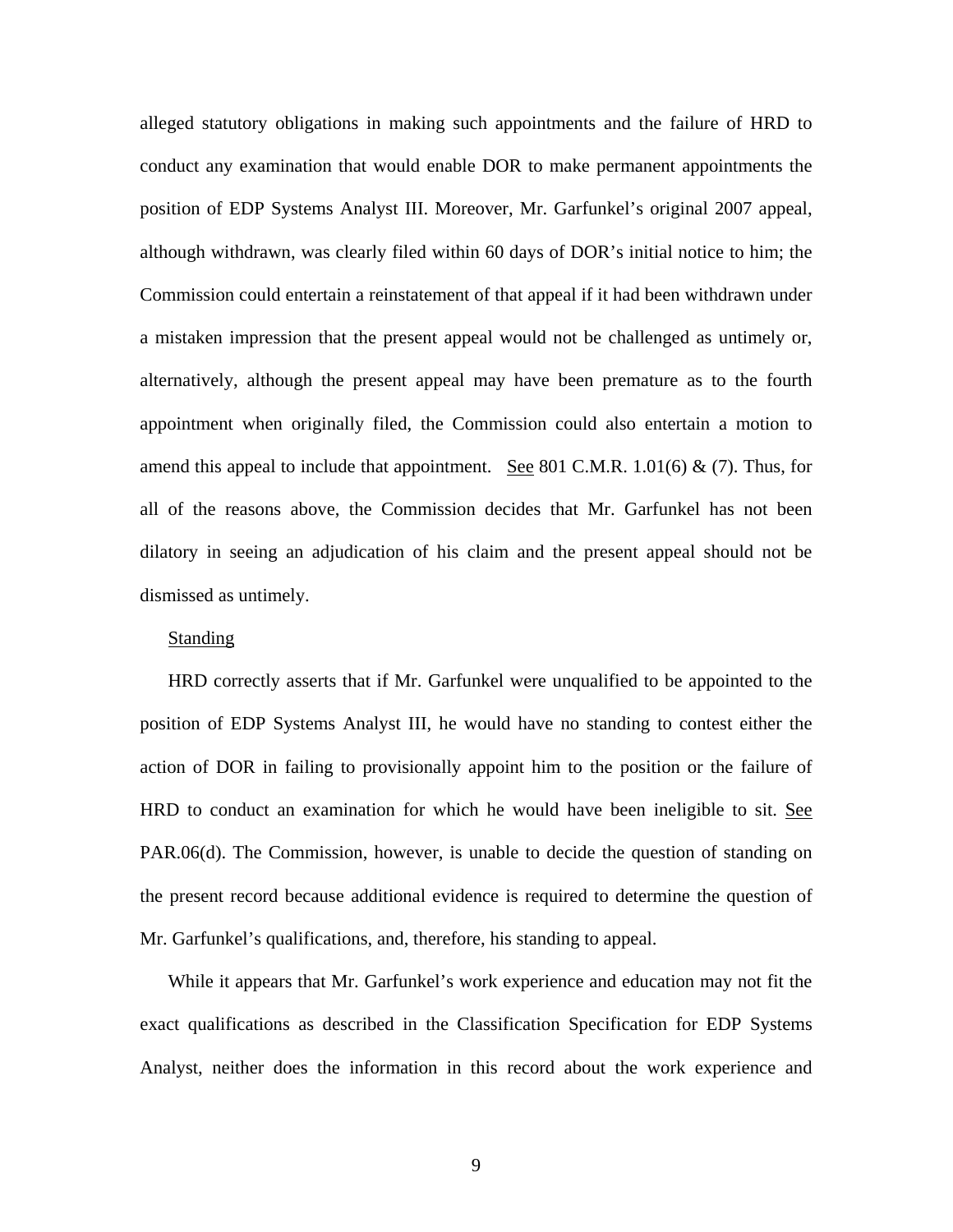education of the EDP Systems Analysts currently employed by DOR, including the four employees recently promoted to that position. None of them seem to meet the precise description in the Classification Specifications either. For example, as to the three persons appointed under Posting #08-AUD-010R, came from a lower level employment background. (TE IIs) than Mr. Garfunke (TE III). Also, Mr. Garfunkel, unlike the appointees, is a *permanent* Tax Examiner II who is assigned to the very same Bureau of Desk Audit as the posted positions. At least two of the selected individuals do not hold any academic degree and another holds a Bachelor's degree in Business Administration and an Associates Degree in Computer Science. (Mr. Garfunkel holds a B.S. degree with a minor in Computer Science). All the personnel, including Mr. Garfunkel, appear to have received a smorgasbord of continuing education training on computer subjects, which appears to be the principal criteria applied by DOR in finding the applicants qualified as EDP Systems Analysts. Thus, the record suggests it is reasonable to infer that Mr. Garfunkel has alleged in good faith and may well be able to establish that his qualifications in the areas of "electronic data processing" and "computer systems" are substantially equivalent to the qualifications of persons appointed by DOR as EDP System Analyst III and whom DOR has deemed to meet the minimum requirements for that position.

In sum, at this stage of the appeal, Mr. Garfunkel has established a sufficient issue of fact that calls for an evidentiary hearing to determine whether, in fact, he is qualified for and deserved to be appointed to the position of EDP Systems Analyst III, as measured by the same standards DOR used to qualify the appointed candidates applied to him. He has raised "above the speculative level" a claim "plausibly suggesting" that he is "aggrieved"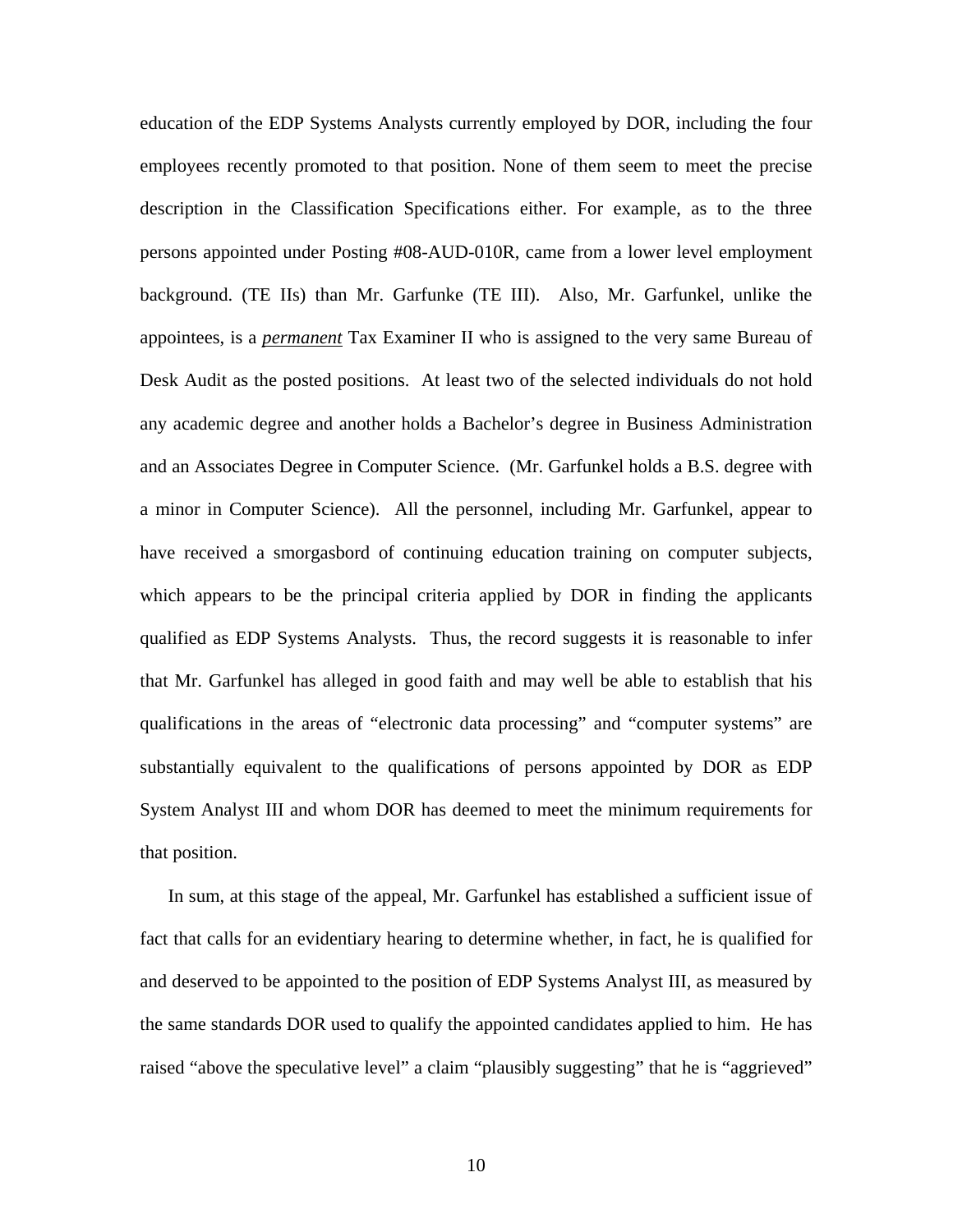within the meaning of G.L.c.31,  $\S2(b)$  and has standing to pursue this appeal. See Iannacchino v. Ford Motor Company, 451 Mass. 623, 635-36, 888 N.E.2d 879, 889-90 (2008) (revising standard for deciding motions to dismiss); R.J.A. v. K.A.V., 406 Mass. 698, 550 N.E.2d 376 (1990) (factual issues bearing on plaintiff's standing required denial of motion to dismiss)

Provisional Promotions

G.L.c.31, §15 provides the process for the provisional promotion of civil service employees within a departmental unit in the absence of a suitable eligible list from which to make a permanent promotion. The statute prescribes, in relevant part:

*An appointing authority* [i.e. DOR] *<u>may, with the approval of the administrator</u> [i.e.] An appointing authority* [i.e. DON] *may, with the approval of the auministrator* [i.e.]<br>HRD] . . . <u>make a provisional promotion of a civil service employee in one title to</u><br>the next higher title in the same departmental *the next higher title in the same departmental unit*. Such provisional promotion may be made only if there is no suitable eligible list . . . .No provisional promotion shall be continued after a certification by the administrator of the names of three persons eligible for and willing to accept promotion to such position.

If there is no such employee in the next lower title who is qualified for and willing *to accept such a provisional promotion the administrator may authorize a provisional promotion of a permanent employee in the departmental unit without regard to title, upon submission to the administrator by the appointing authority of*<br>regard to title, upon submission to the administrator by the appointing authority of *sound and sufficient reasons* therefore, satisfactory to the administrator. If the administrator has approved the holding of a competitive promotional examination pursuant to section eleven, he may authorize the provisional promotion of a person who is eligible to take such examination, without regard to departmental unit.

A provisional promotion pursuant to this section shall not be deemed to interrupt the period of service in the position form which the provisional promotion was made where such service is required to establish eligibility for any promotional examination.

G.L.c.31, §15 (*emphasis added*)

It has been long established that "[p]rovisional appointments or appointments through noncompetitive examinations are permitted only in what are supposed to be exceptional instances. . ." City of Somerville v. Somerville Municipal Employees Ass'n, 20 Mass.App.Ct. 594, 598, 481 N.E.2d 1176, 1180-81, rev.den., 396 Mass. 1102, 484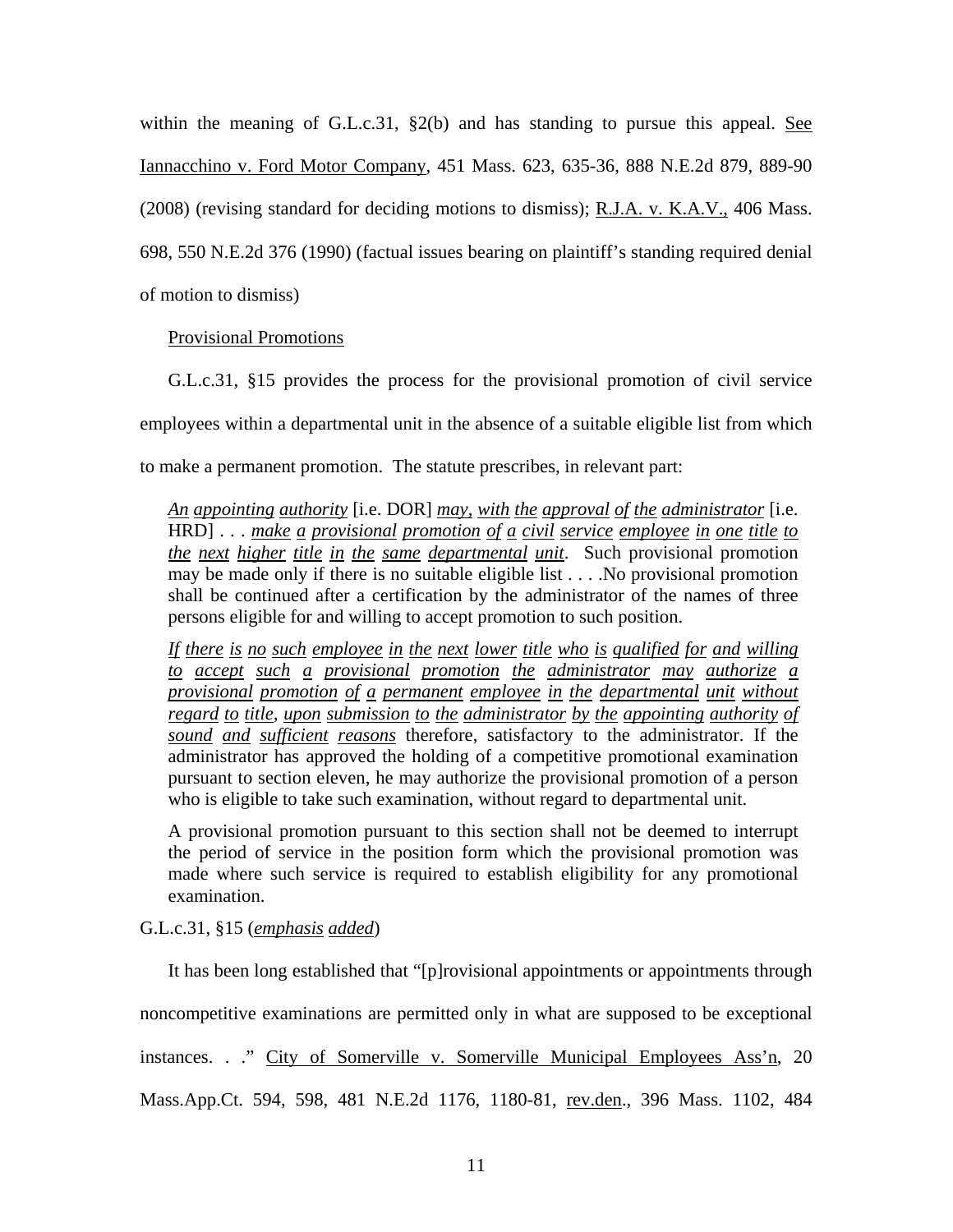N.E.2d 103 (1985) citing McLaughlin v. Commissioner of Pub. Works, 204 Mass. 27, 29, 22 N.E.2d 613 (1939). However, as HRD has noted, the passage of decades without the personnel administrator holding competitive examinations for many civil service titles, and the professed lack of funding to do so any time in the near future, has meant that advancement of most civil service employees is accomplished by means of provisional promotions under Section 15. Thus, as predicted, the exception has now swallowed the rule and "a promotion which is provisional in form may be permanent in fact." Kelleher v. Personnel Administrator, 421 Mass. 382, 399, 657 N.E.2d 229, 233-34 (1995).

As much as the Commission regrets this state of affairs, and has repeatedly exhorted parties in the public employment arena to end the current practice of relying on provisional promotions (and provisional appointments) to fill the majority of today's civil service positions, the Commission must honor the clear legislative intent to allow such a procedure for provisional promotions. If there is a flaw in the statutory procedure, it is a flaw for the General Court to address. See Kelleher v. Personnel Administrator, 421 Mass. at 389, 657 N.E.2d at 234.

It remains the Commission's duty to enforce the Civil Service law, as written. With this principle in mind, the Commission finds there are substantial questions of fact that require a full hearing to determine whether DOR's provisional promotions in question conform to applicable requirements and whether Mr. Garfunkel is entitled to any relief.

The plain meaning of Section 15 allows only "civil service employees" to be provisionally promoted. A "civil service employee" is a person with an original or promotional "appointment" under Civil Service law, which, in the official (as opposed to labor) service, means an appointment pursuant to G.L.c.31, §§6 or 7, following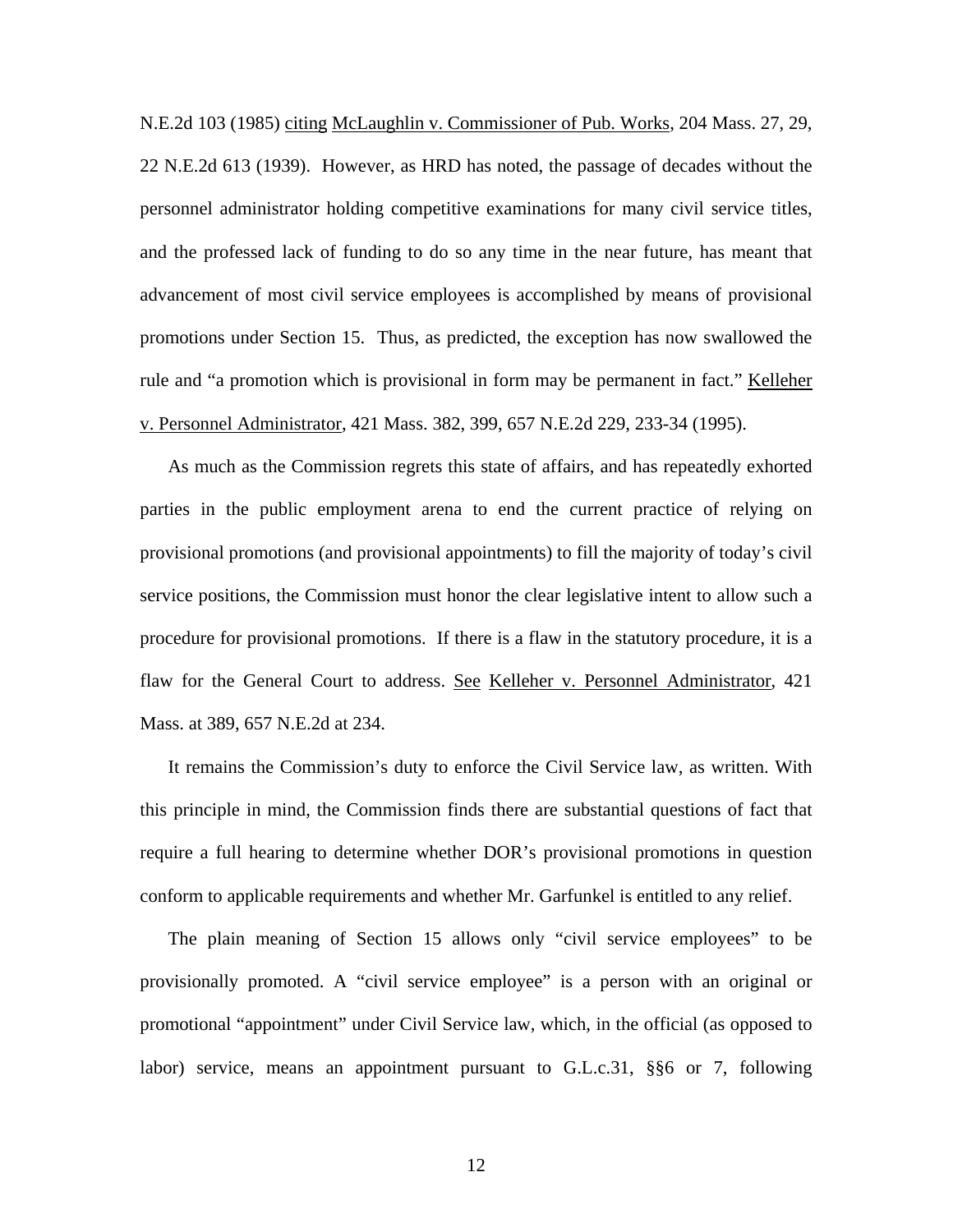competitive examination. See G.L.c.31, §1. A "civil service employee" is different from a "provisional employee" who is appointed without having passed an examination. Id.

The Commission has not decided whether the title employees are "in" for purposes of provisional promotion to the "next higher" title under the first paragraph of Section 15 is (a) the permanent title they hold as a "civil service employee" (the pre-condition for any provisional promotion) or (b) may also mean any title into which the employee was subsequently promoted provisionally. In Andrews v. Civil Service Comm'n, 446 Mass. 611, 618, 846 N.E.2d 1132(2006), the SJC implied that a provisional employee is "in" the provisional title and but not "in" the original permanent title until the provisional promotion ceases to have effect, at least for purposes of layoff and reinstatement rights under G.L.c.31, §39. See also Connelly v. Department of Social Serv., 20 MCSR 366 (2007) (discharge appeal of provisional Program Manager V rejected, despite prior permanency as Social Worker III, because "[a]ppellant's [current] status is provisional and he is therefore not entitled to a hearing before the Commission")

The foregoing logic that is applied to interpreting rights of provisional employees who are disciplined or laid off for lack of work or lack of funds under Section 39 necessarily does not fully answer the present question of promotional rights under Section 15. In its April 17, 2009 submission, HRD makes a compelling argument that a provisional promotion under the first paragraph of Section 15 requires permanency in the "next lower title" and that if an employee is to be promoted more than one step above their permanent civil service title, the second paragraph of Section 15 would apply, i.e., such a promotion is authorized only if: (1) there is no qualified permanent employee in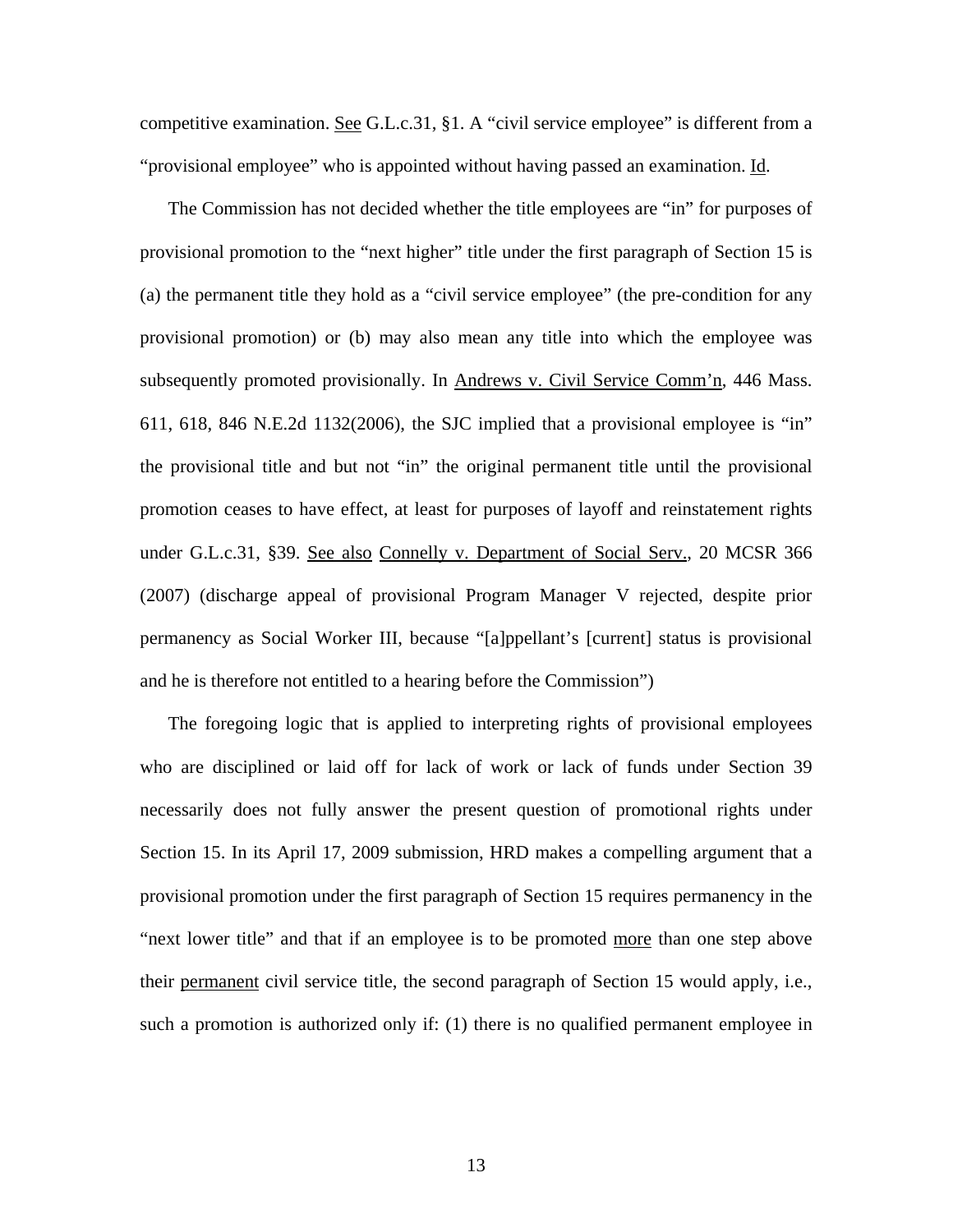the next lower title and (2) the appointing authority provides "sound and sufficient reasons for the promotion of such an employee.

The Commission agrees with HRD's analysis as consistent with basic merit principles, generally accepted practice, and the statutory intent of Section 15. Thus, under Section 15, only a "civil service employee" with permanency may be provisionally promoted, and once such employee is so promoted, she may be further provisionally promoted for "sound and sufficient reasons" to another higher title for which she may subsequently be qualified, only if there are no qualified permanent civil service employees in the next lower title . See generally, Kasprzak v. Department of Revenue, 18 MCSR 68 (2005), on reconsideration, 19 MCSR 34 (2006), on further reconsideration, 20 MCSR 628 (2007) (provisional promotion of a permanent Child Enforcement Worker C to next higher title of Child Enforcement Worker D under G.L.c.31,§15,¶1); Glazer v. Department of Revenue, 21 MCSR 51 (2007) (provisional Tax Auditor II with permanency as Tax Auditor I, provisionally promoted to Tax Auditor III upon submission of "sound and sufficient" reasons under G.L.c.[3](#page-13-0)1,  $\frac{1}{2}$  5.

The present record does not present the Commission with sufficient facts to determine whether the DOR's provisional promotions here meet either of the statutory requirements of the first or second paragraphs of Section 15. Mr. Garfunkel is a "civil service employee" by virtue of his permanency in the Tax Examiner II position, but the selected candidates who were promoted by DOR, according to the record presented, all appear to

 $\overline{a}$ 

<span id="page-13-0"></span><sup>&</sup>lt;sup>3</sup> The DOR's April 17, 2009 submission relies on Kelleher v. Personnel Adm'r, 421 Mass. 382, 657 N.E.2d 229 (1995) (1995) to argue that a provisionally appointed employee holds "permanency" in a provisional title pending the holding of a qualifying examination and, therefore, all qualified provisional employees are entitled to be treated equally with permanent employees when it comes to making a provisional promotion. That question, however, clearly was not before the SJC in Kelleher, and the Commission does not interpret the court's opinion as reasonably construed to support the DOR's alchemistic argument that, in effect, would make all "provisionally" appointed and promoted personnel "permanent" civil service employees.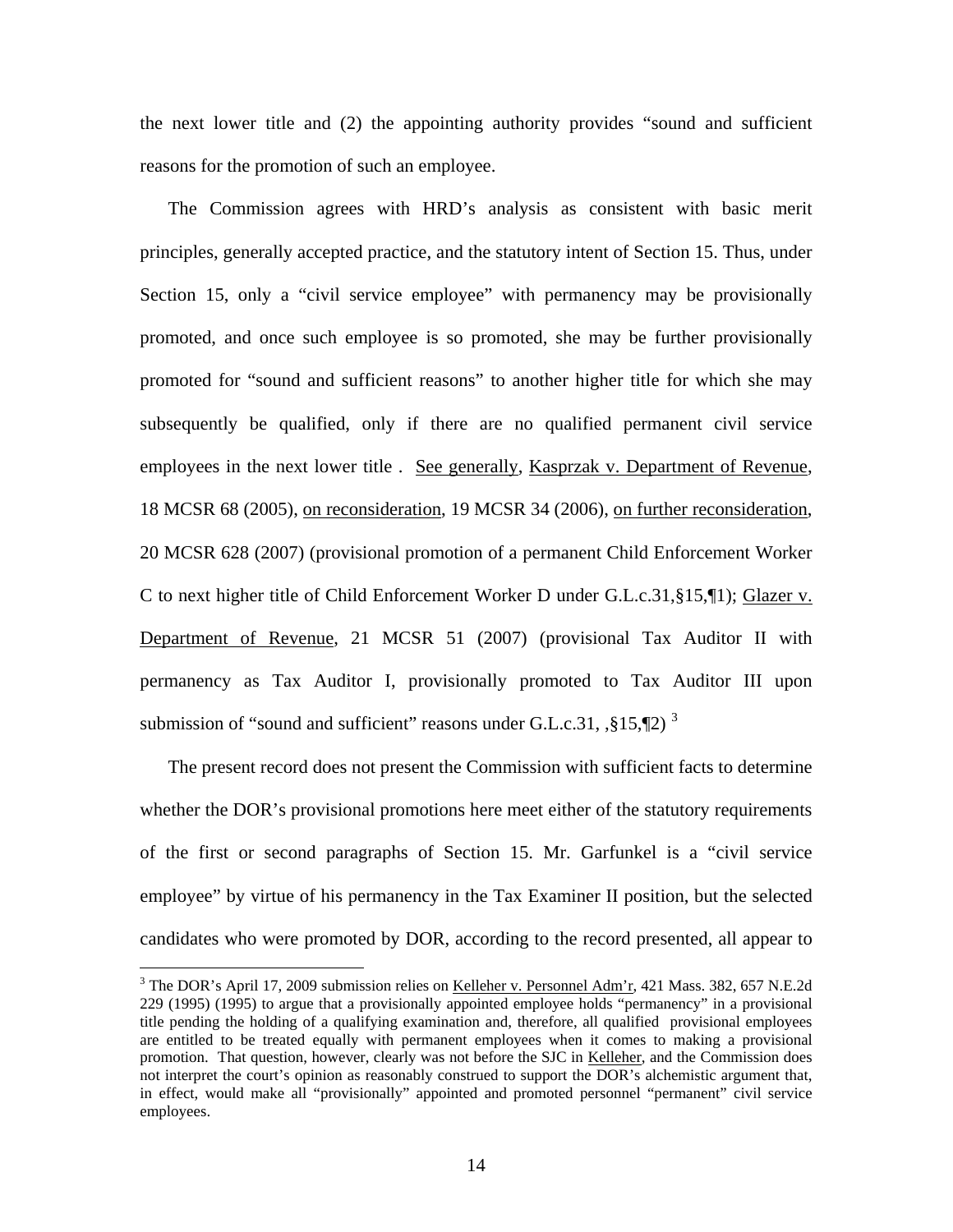be "provisional" Tax Examiner IIs whose status as a "civil service employee" who has passed a competitive examination is not established. Without such status, none of the selected applicants appointed by DOR would have been permitted to be provisionally promoted ahead of Mr. Garfunkel, should he prove to be the only "qualified" permanent civil service employee who applied from the "next lower title."

Moreover, even if the other candidates are "civil service employees", there is a substantial question whether a promotion from a Tax Examiner II to an EDP Systems Analyst III is a promotion from "one title" to the "next higher title" within the meaning of Section 15. The two positions stand in entirely different Classification Series, with different educational requirements and different job duties. While the Commission does not foreclose the possibility that a title in one series could conceivably be considered the "next higher title" in a different series, this is clearly a question of fact which is not capable of being answered on this record. The uncertainty is further complicated insofar as the title of EDP Systems Analyst III (a *second-level supervisory* job in that series) does not appear reasonably capable of being construed as the "next higher title" to the title of Tax Examiner II (an *intermediate* level of *non*-*supervisory* professional job titles) Thus, this case is clearly different from the prior Commission Decision in Glazer v. Dep't of Revenue, 20 MCSR 51 (2007), in which the provisional appointment involved promotion from the title of Tax Auditor II to Tax Auditor III within the same series that appellant and the selected applicant both held civil service permanency, and the appellant was found unqualified for the promotion after a full hearing.

Thus, in the event that the provisional promotions in this case do not meet the "next higher title" definition of Section 15, then, such promotions may be made without regard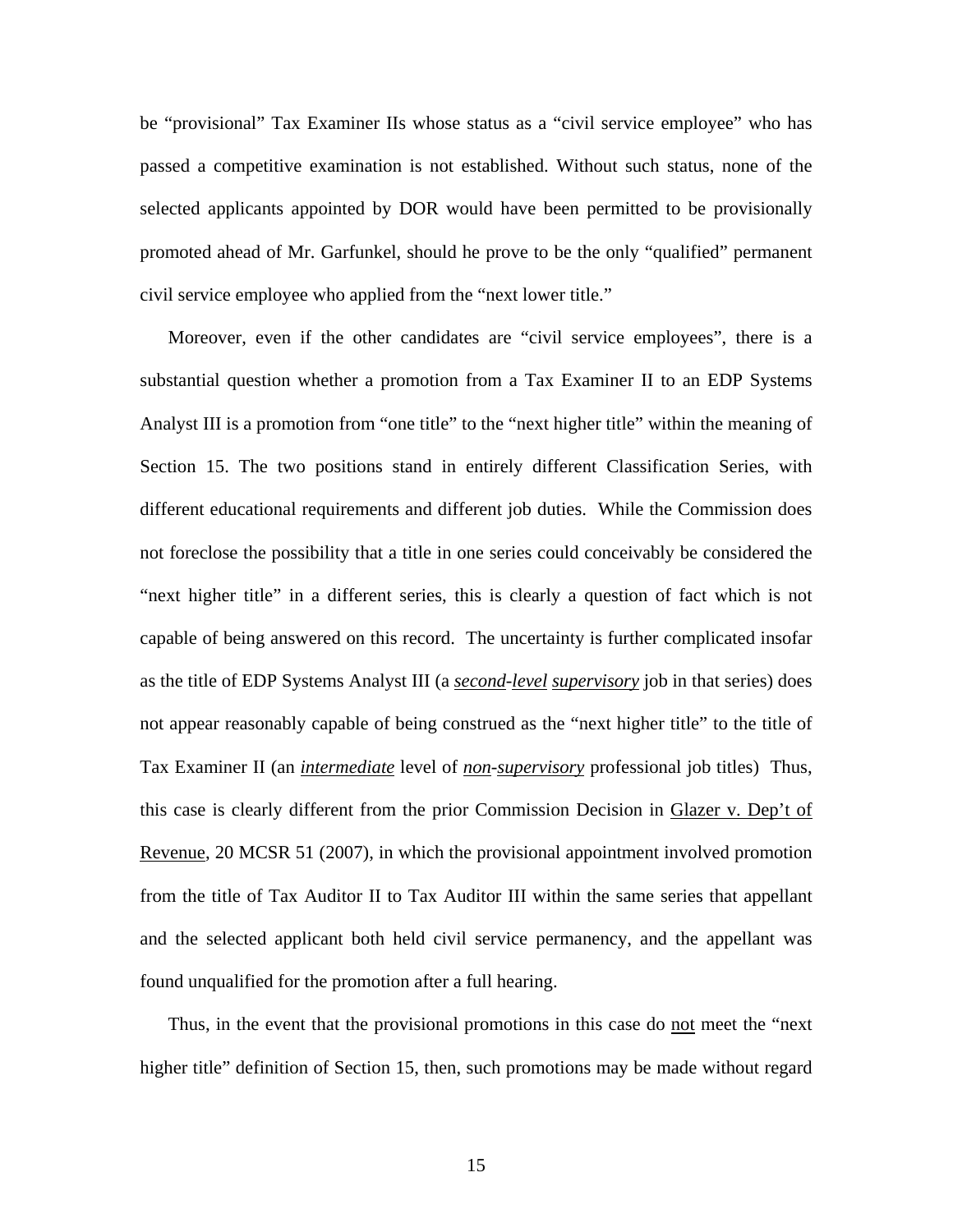to title, but only to "permanent" civil service employees after approval by HRD of "sound and sufficient reasons", which the record does not reflect was done here.<sup>[4](#page-15-0)</sup>

 This requirement is not a mere ministerial act, but requires "reasonable justification", based on a preponderance of the evidence, consistent with the fundamental purpose of the civil service system to insure decision-making in accordance with basic merit principles. E.g., MacHenry v. Civil Service Comm'n 40 Mass.App.Ct. 632, 635, 666 N.E.2d 1029, 1031 (1995), rev.den., 423 Mass. 1106, 670 N.E.2d 996 (1996) (noting that personnel administrator [then, DPA, now HRD] and Commission oversight thereof [in bypass cases] is to "review, and not merely formally to receive bypass reasons" and evaluate them "in accordance with basic merit principles"); Mayor of Revere v. Civil Service Comm'n, 31 Mass.App.Ct. 315, 321n.11, 577 N.E.2d 325 (1991) ("presumptive good faith and honesty that attaches to discretionary acts of public officials . . . must yield to the statutory command that the mayor produce 'sound and sufficient' reasons to justify his action)

The Commission also notes that the statutory definition of "basic merit principles" includes "recruiting, selecting and advancing of employees on the basis of their *relative* ability, knowledge and skills including open consideration of qualified applicants for initial appointment." G.L.c.31,§1. This principle has been applied in bypass cases to mean that an appointing authority has certain discretion to select from "equally qualified" applicants (i.e. tied applicants). See Edson v. Town of Reading, 21 MCSR 453, 455 (2008) (Conclusion of the Majority). Although the paradigm presented for provisional promotions under Section 15 is not strictly a "bypass" in the normal sense of selecting a

 $\overline{a}$ 

<span id="page-15-0"></span><sup>&</sup>lt;sup>4</sup> This case does not involve a promotional appointment, which is governed by the different requirements as forth in G.L.c.31, §12. cf. Kelleher v. Personnel Administrator, 421 Mass. 382, 657 N.E.2d 229 (1995)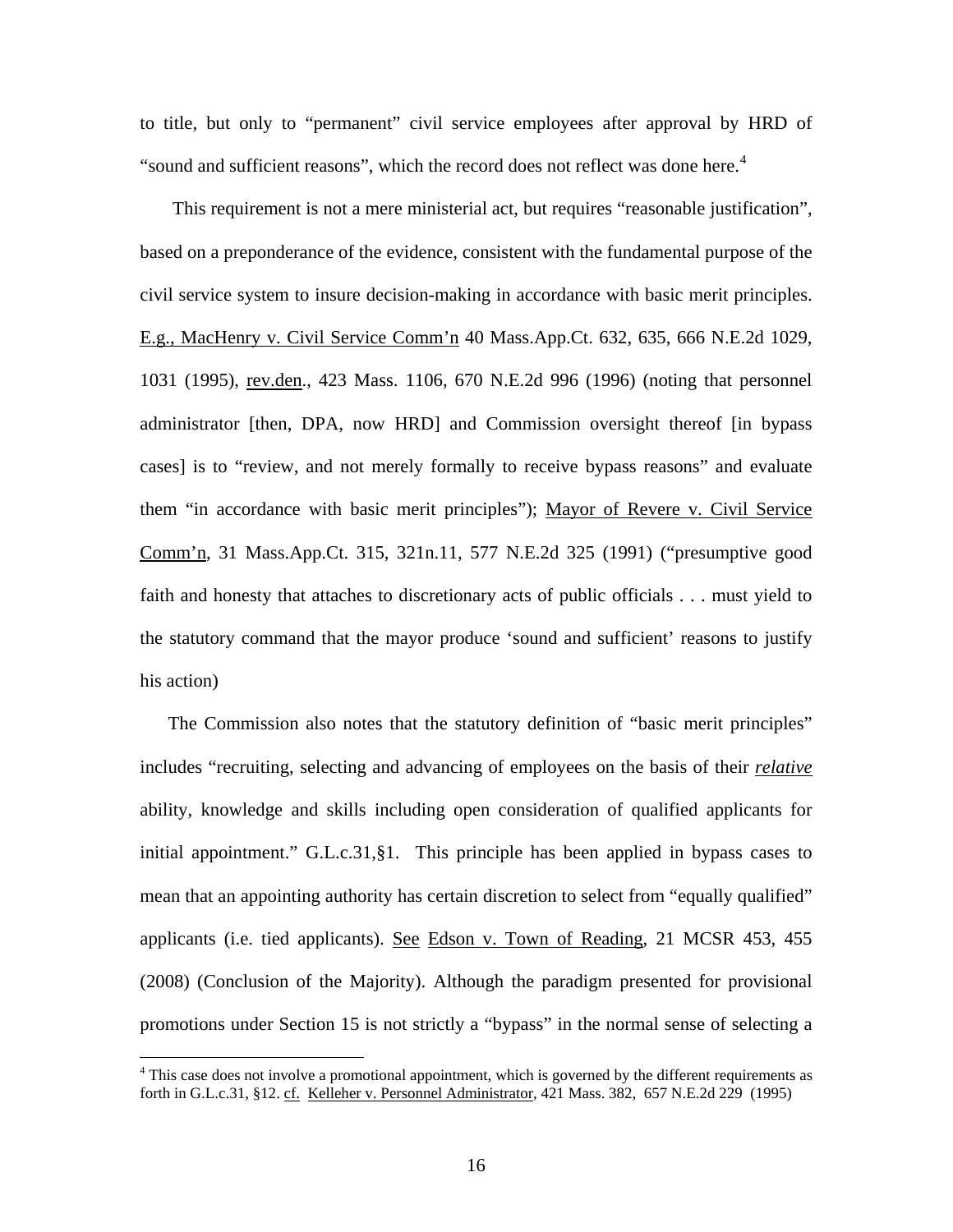candidate with a lower test score that another candidate, the same principles would seem to apply when assessing whether "sound and sufficient reasons" are established for selecting among applicants under Section 15 as is required in the more traditional bypass case. In general, a candidate who is "more qualified" deserves to be promoted over one who is "less qualified". If the parties believe that there ought to be different standards for establishing and reviewing "sound and sufficient reasons" under Section 15, the Commission will welcome those suggestions in the context of further proceedings in the appeal.

Finally, this Decision is limited to ruling on the standing of the Appellant to proceed with his appeal on the merits. The Commission has made no decision on the type of relief, if any, that may be appropriate should the provisional promotions involved be successfully challenged on the merits. The Commission recognizes, however, that, any ultimate relief that is granted to the Appellant in this case needs to take into account the practical reality that many public employees may hold provisional promotions through a process that this Decision has determined does not comply with Section 15 and which is not to be continued in the future. It is appropriate to provide the parties the opportunity for further hearing on the question of what additional evidence the Commission should receive in the matter and what relief, if any, may be appropriate in the circumstances of this case. The Commission need not, and will not, address the precise relief that the Appellant may be entitled to receive, if any, should he prevail at a full hearing, but the Commission will be very mindful that any such relief does not invalidate long-standing existing promotions previously made. The Commission welcomes input from the parties and HRD on that subject.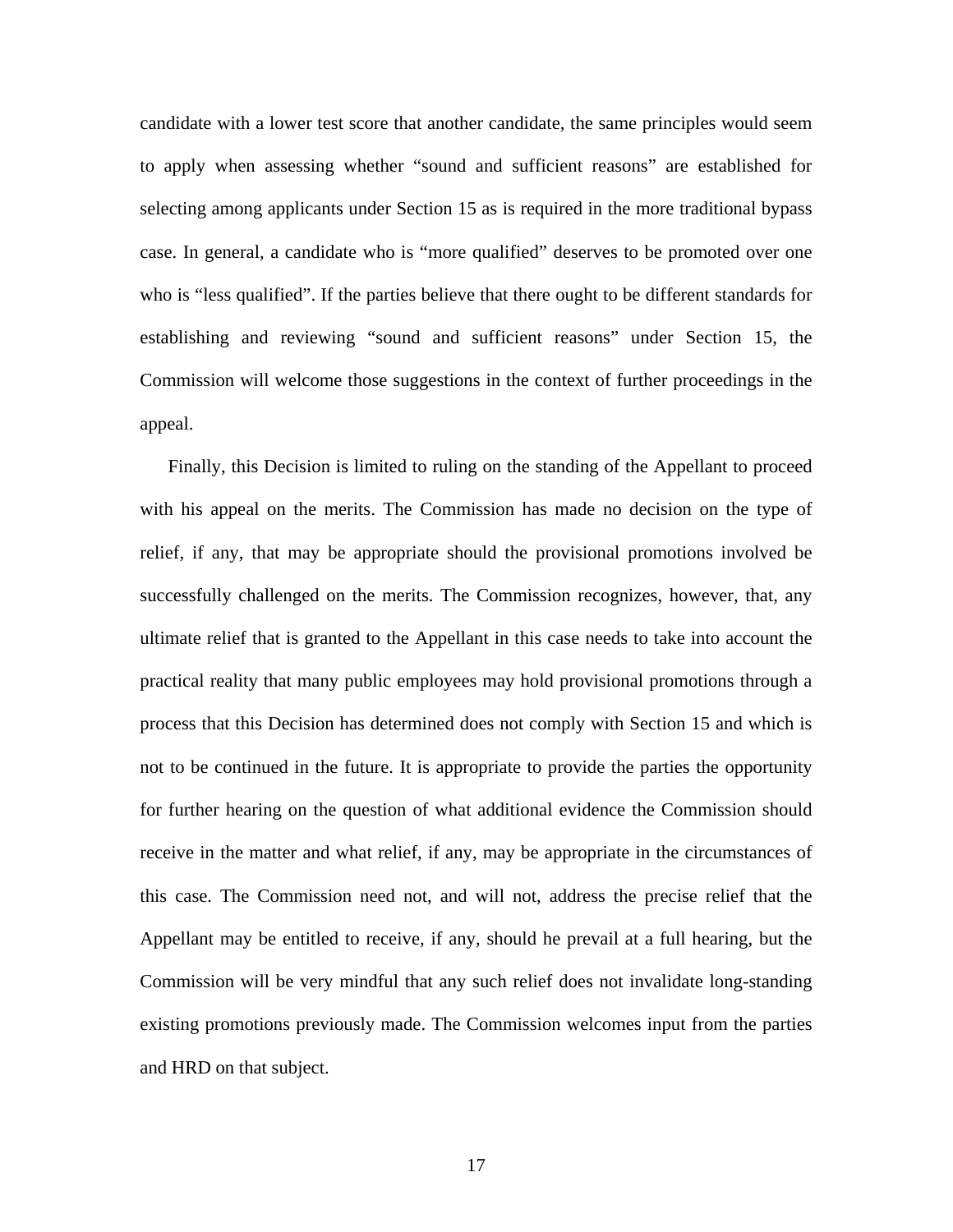In sum, the Commission concludes that Mr. Garfunkel's appeal presents substantial and material issues of fact that should not be decided without a full evidentiary hearing and further consideration of the complex legal issues presented. Accordingly, the case will be scheduled for an additional pre-hearing conference and will proceed to full hearing thereafter. The HRD and DOR Motions to Dismiss are hereby *denied***.**

Civil Service Commission

Paul M. Stein Commissioner

By vote of the Civil Service Commission (Bowman, Chairman; Henderson, Marquis, Stein and Taylor, Commissioners) on April 29, 2009.  $5$ 

A True Record. Attest:

\_\_\_\_\_\_\_\_\_\_\_\_\_\_\_\_\_\_\_

### Commissioner

Under the provisions of G.L c. 31, § 44, any party aggrieved by a final decision or order of the Commission may initiate proceedings for judicial review under G.L. c. 30A, § 14 in the superior court within thirty (30) days after receipt of such order or decision. Commencement of such proceeding shall not, unless specifically ordered by the court, operate as a stay of the Commission's order or decision.

Notice to: Max Garfunkel, Esq. (Appellant) Suzanne Quersher, Esq. (for Appointing Authority) Martha Lipchitz O'Connor (for HRD)

Either party may file a motion for reconsideration within ten days of the receipt of a Commission order or decision. Under the pertinent provisions of the Code of Mass. Regulations, 801 CMR 1.01(7)(l), the motion must identify a clerical or mechanical error in the decision or a significant factor the Agency or the Presiding Officer may have overlooked in deciding the case. A motion for reconsideration shall be deemed a motion for rehearing in accordance with G.L. c. 30A, § 14(1) for the purpose of tolling the time for appeal.

<span id="page-17-0"></span> 5 Commissioner Henderson and Commissioner Taylor concur in the decision except that they do not accept or adopt Finding of Fact No. 21.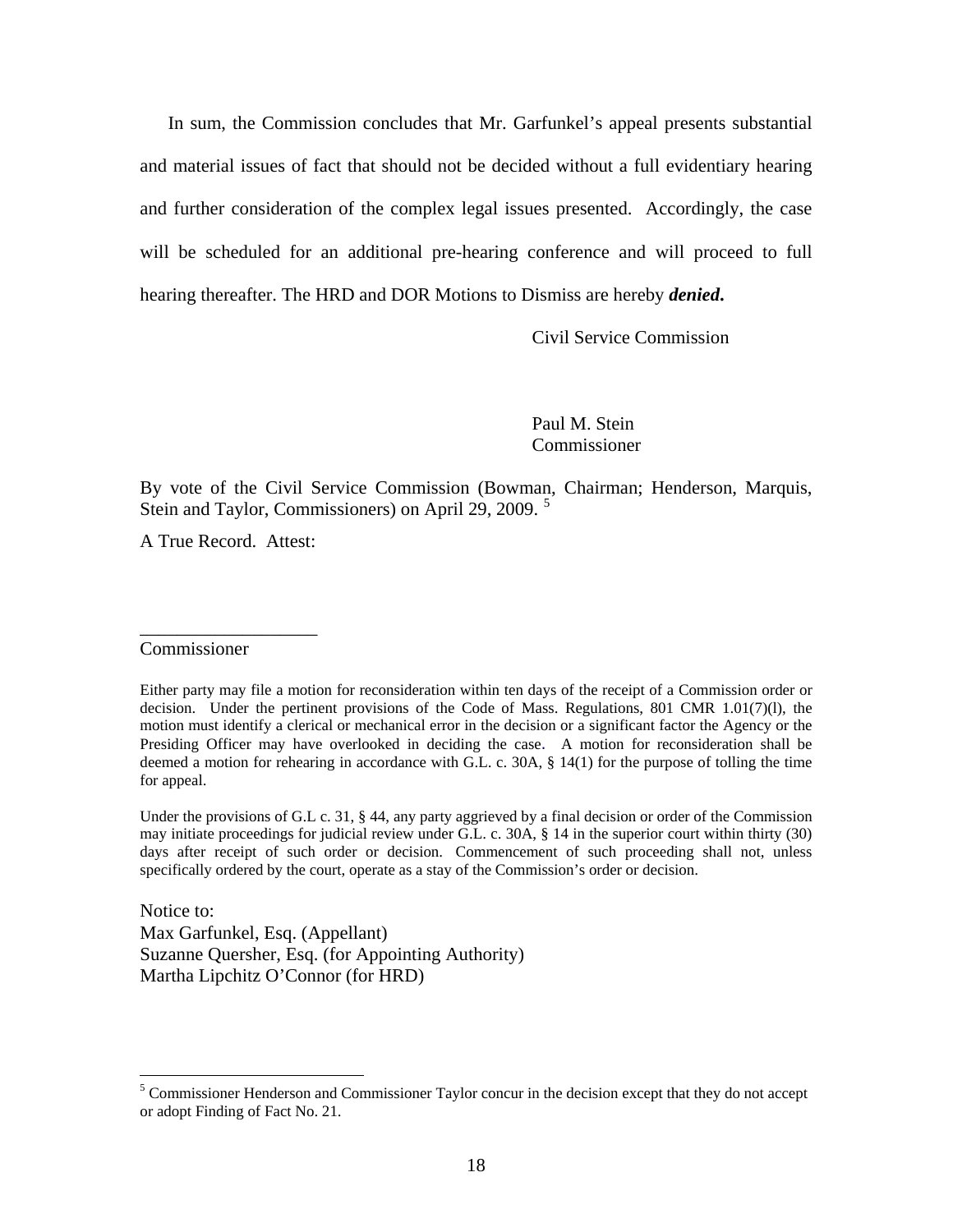### **COMMONWEALTH OF MASSACHUSETTS**

Room 503

# SUFFOLK, ss. **CIVIL SERVICE COMMISSION**  One Ashburton Place:

 Boston, MA 02108 (617) 727-2293

# MAX GARFUNKEL, Appellant

*v.* G2-08-118

# DEPARTMENT OF REVENUE, Respondent

### **OPINION OF CHRISTOPHER BOWMAN**

Although this decision is not dispositive of the instant appeal, it has implications for all state agencies and civil service communities and a large segment of their employees.

 Specifically, the Commission, agreeing with HRD, limits provisional promotions under Section 15 of the civil service law to those employees who have permanency in some civil service title. Hence, thousands of career government employees who are considered provisional employees may not be provisionally promoted to a higher title under Section 15.

 Nothing in this decision, however, limits an appointing authority from filling a vacancy through a provisional appointment under Section 12 and considering internal candidates who have not had the opportunity, through no fault of their own, of obtaining civil service permanency.

 To the extent that this decision clarifies the above-referenced distinction, I support this well-reasoned decision. Should this decision become a potential precursor to: 1)

19